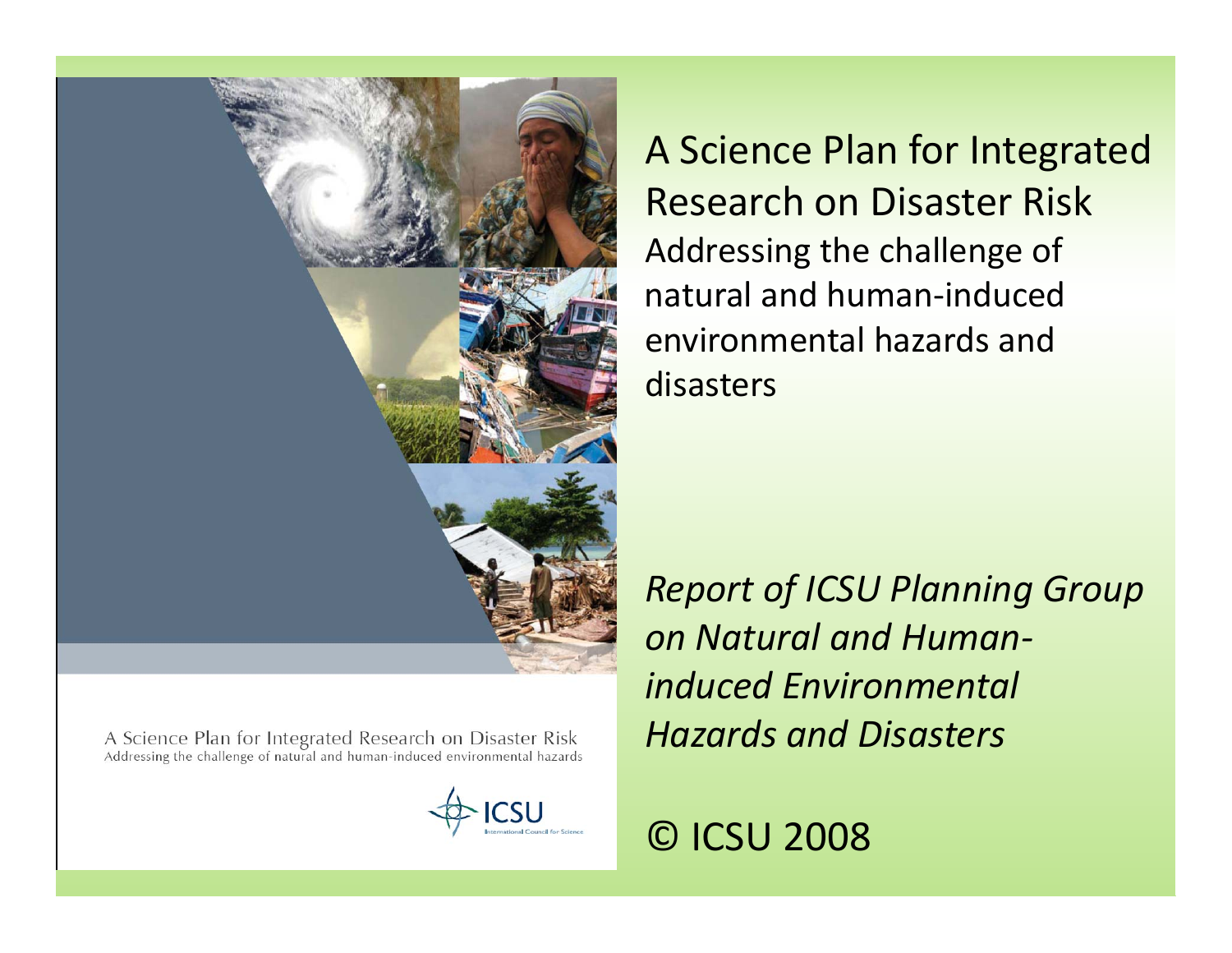

### **Global Impacts of Natural Hazards**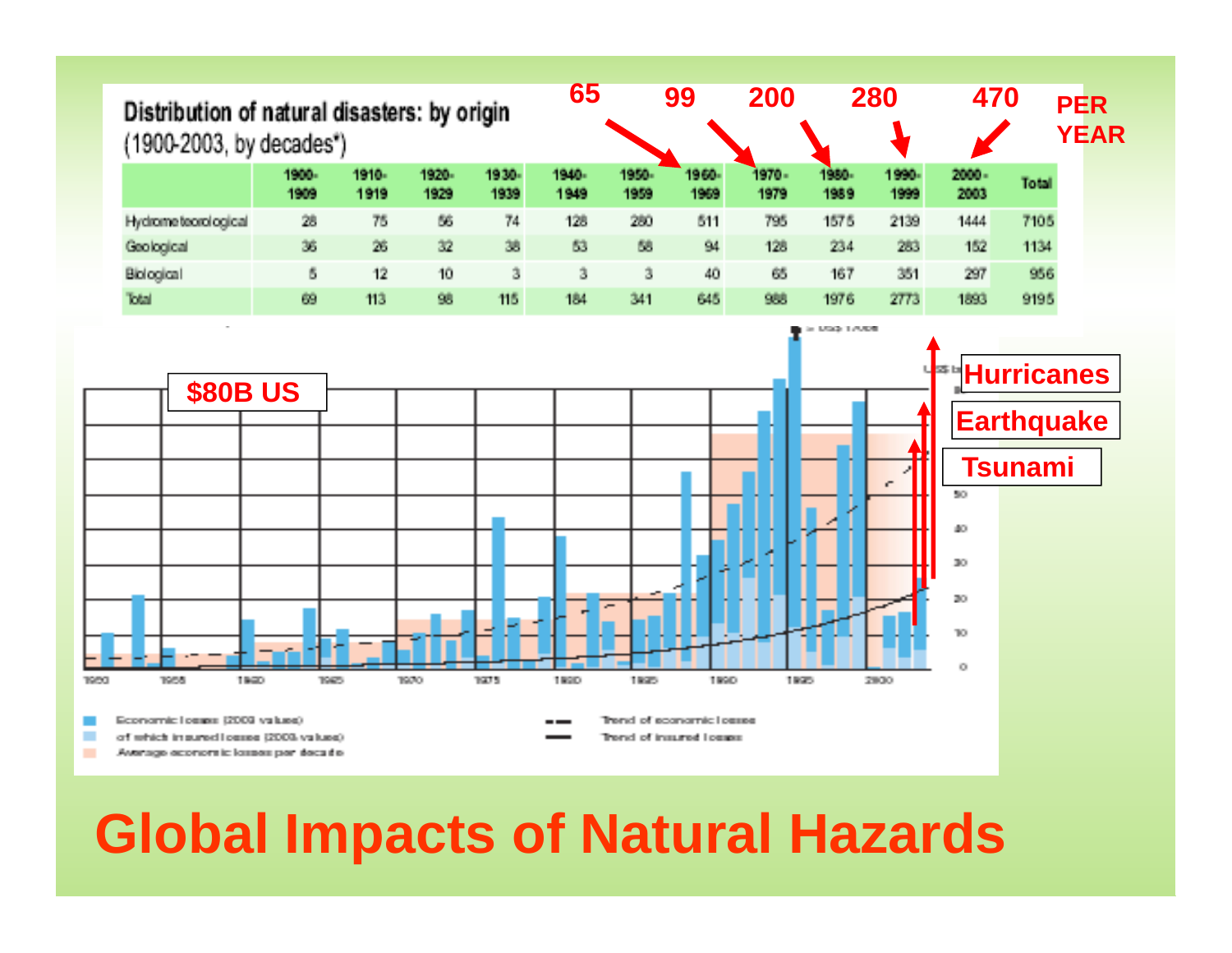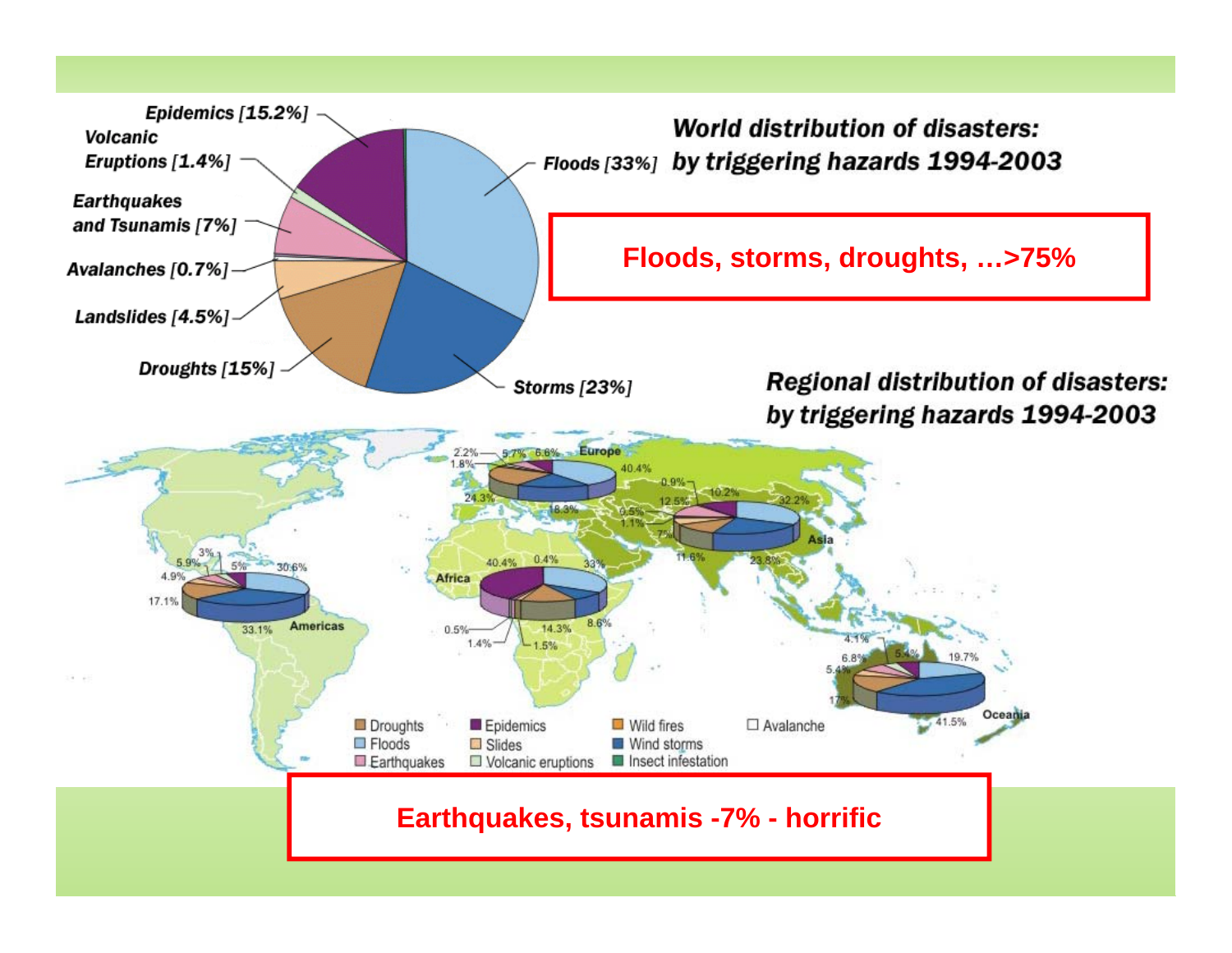**Natural and Human-Induced Environmental HazardsPlanning Group formed in 2004 – Membership** *Why, despite advances in the natural and social science of hazards and disasters, do losses continue to increase?*

**Gordon McBean** *(Chairman) ,* **Catastrophic Loss Reduction, Canada**

**Tom Beer, Environmental Risk, Australia**

**Ian Burton, Geographer, Canada**

**Chien‐Jen Chen, Epidemiology, Taiwan**

**Opha Pauline Dube, Environmental Science, Botswana**

**Richard Eiser, Psychology, UK**

**Filipe Domingos Freires Lúcio, Meteorology , Mozambique**

**Harsh Gupta** *(CSPR Liaison),* **National Geophysical Research Institute, India**

**William Hooke, Meteorology, USA**

**Richard Keller, History, USA**

**Allan Lavell, Ciencias Sociales , Costa Rica**

**Daniel Murdiyarso, Forestry Research, Indonesia**

**Victor Osipov, Environmental Geosciences, Russia**

**Stephen Sparks, Earth Sciences, UK**

**Thomas Rosswall** *(ex officio)***, ICSU**

**Reid Basher, ISDR**

**Badaoui Rouhban, Unesco**

**Maryam Golnaraghi, WMO**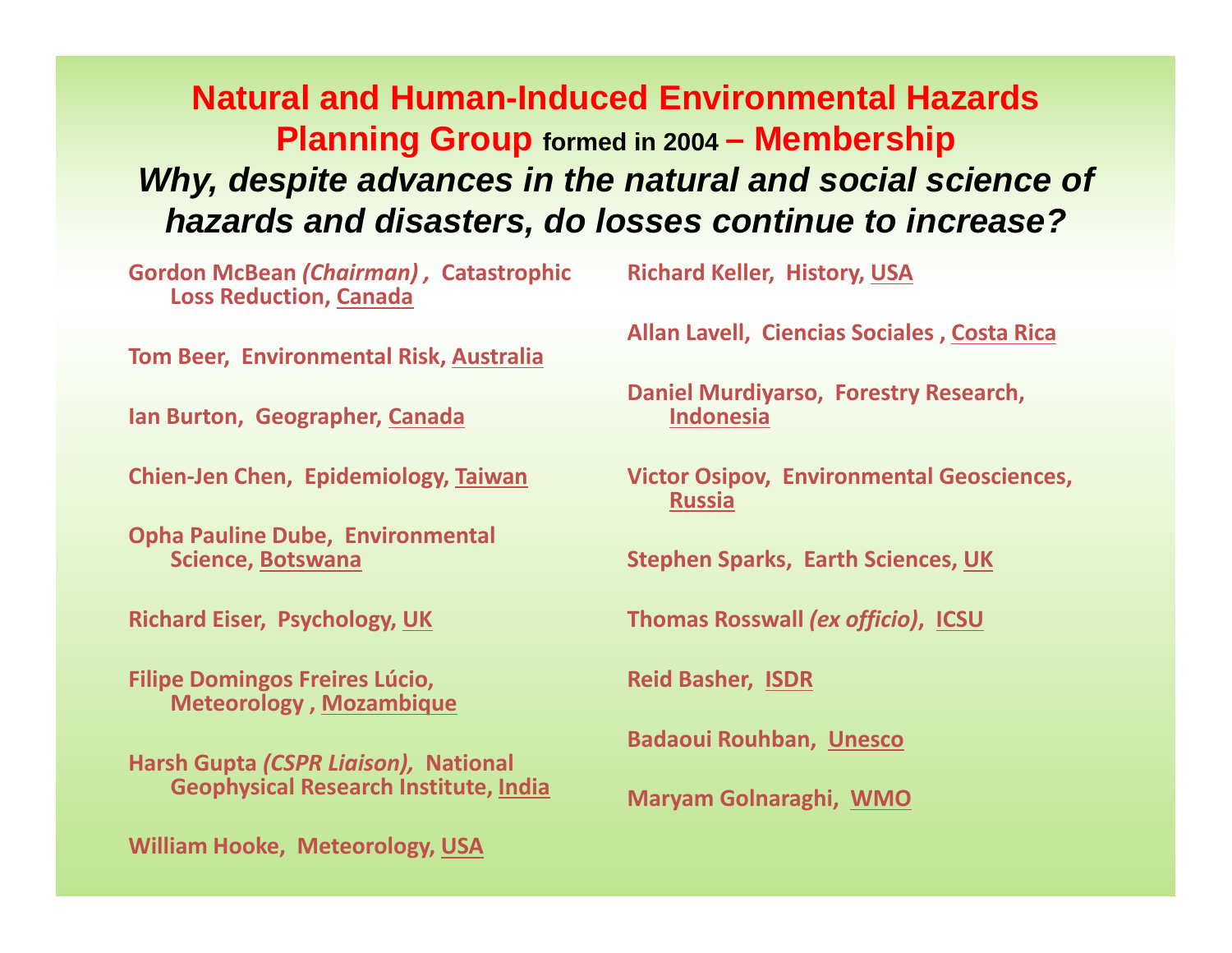### **Scope of the Research Programme**

- **hydrometeorological and geophysical trigger events, i.e., earthquakes; volcanoes; flooding; storms (hurricanes, typhoons, etc.); heat waves; droughts and fires; tsunamis; coastal erosion; landslides; aspects of climate change (for example, increases of extreme events); space weather and impact by near‐Earth objects; and related events such as wild fires and locust outbreaks.**
- **effects of human activities on creating or enhancing disasters, including land‐use practices.**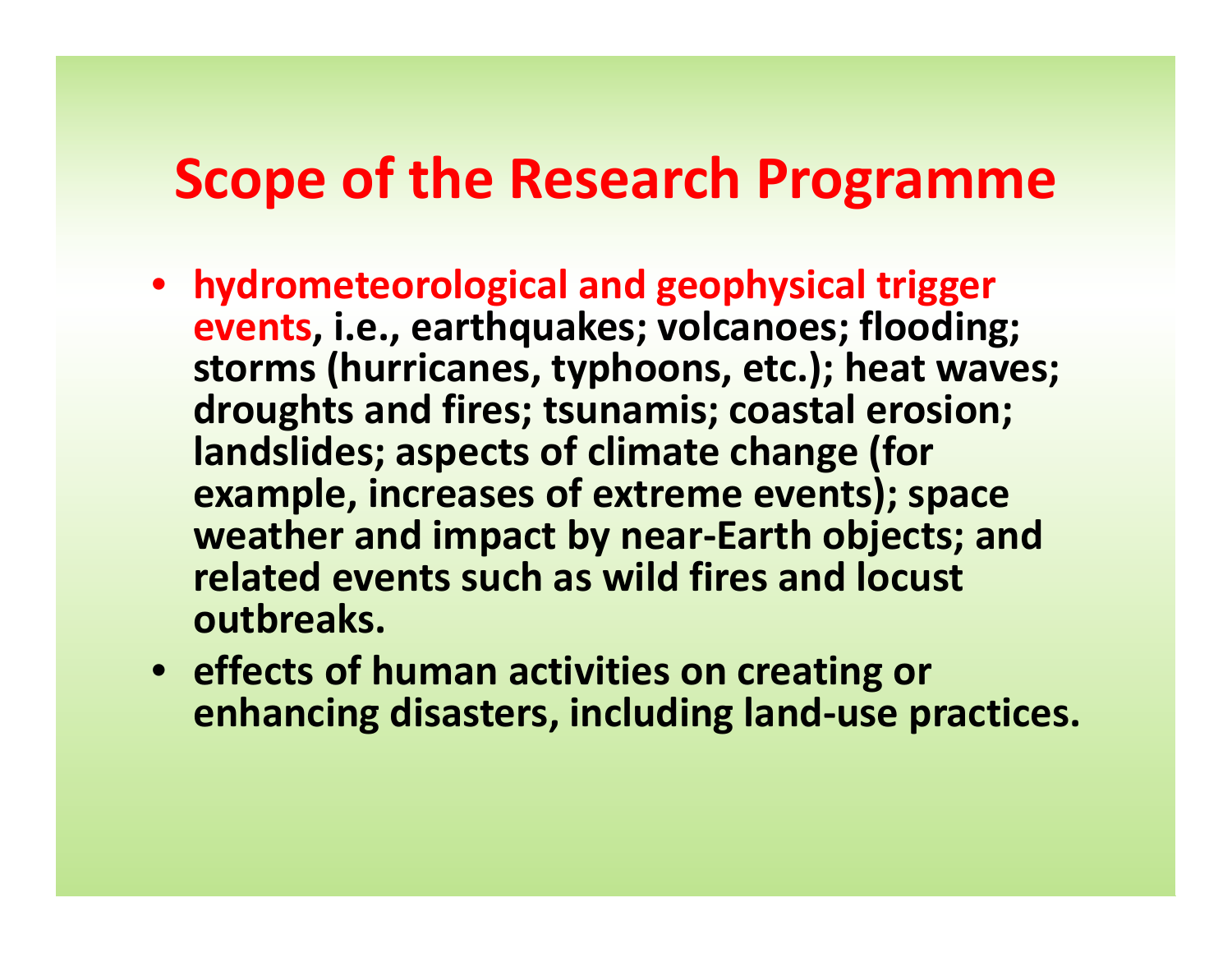# **Vision**

- **The Scientific Plan envisions an integrated approach to natural and human‐induced environmental hazards through <sup>a</sup> combination of natural, health, engineering and social sciences, including socio‐economic analysis, understanding the role of communications, and public and political response to reduce the risk.**
- **The legacy of the Programme will be an enhanced capacity around the world to address hazards and make informed decisions on actions to reduce their impacts, such that in ten years, when comparable events occur, there will be <sup>a</sup> reduction in related loss of life, fewer people adversely impacted, and wiser investments and choices made by civil society.**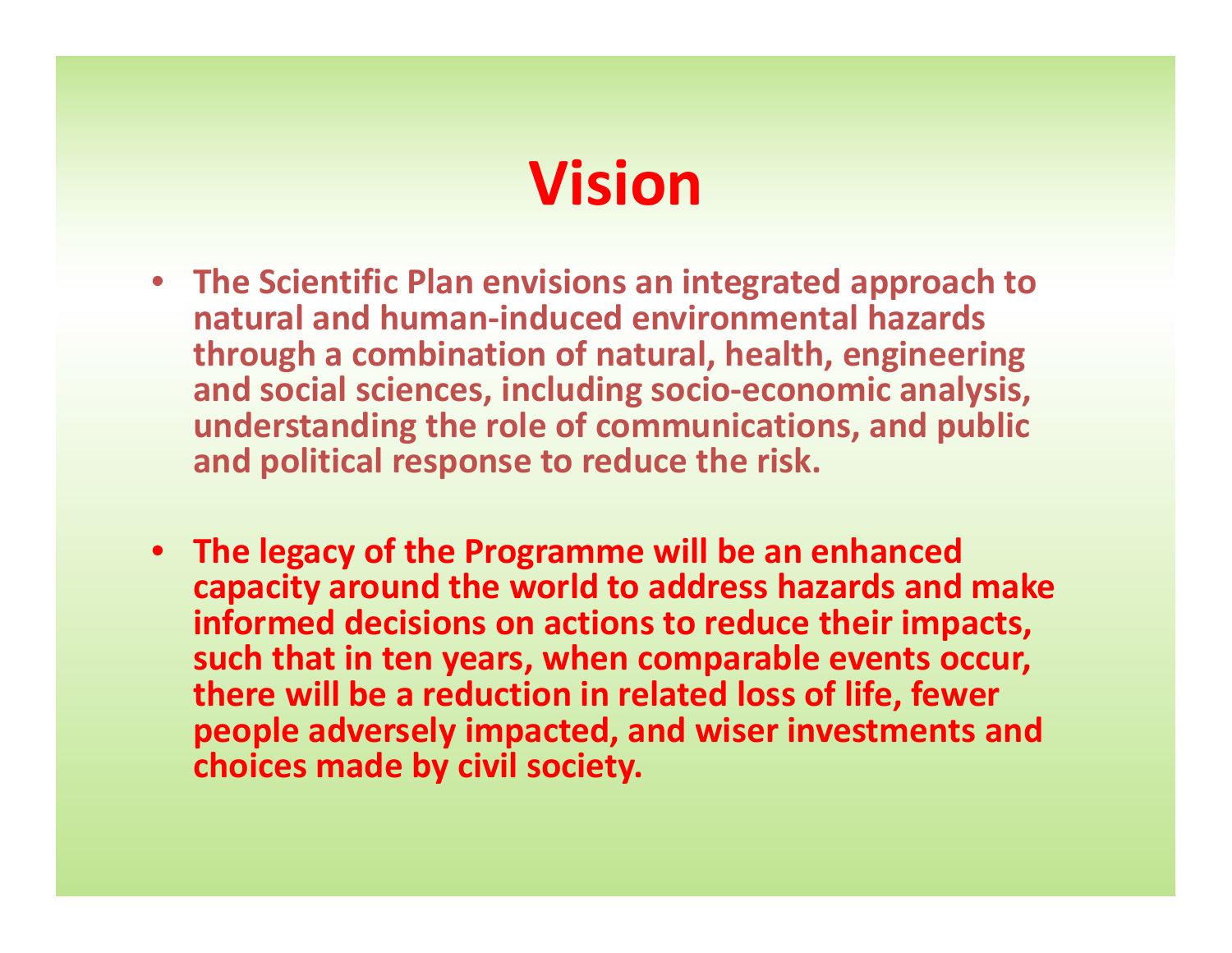## **Objectives:**

**2.**

- **1. Characterization of hazards, vulnerability and**and risk
	- **1.1: identifying hazards and vulnerabilities leading to risks;**
	- **1.2: forecasting hazards; and**
	- **1.3: dynamic modelling of risk.**
	- **Effective decision making in complex and changing risk contexts**

**2.1 Identifying relevant decision‐making systems and their interactions**

**2.2 Understanding decision making in the context of environmental hazards**

**2.3 Improving the quality of decision‐making practice**

- **3. Reducing risk and curbing losses through knowledge‐based actions**
	- **3.1 Vulnerability assessments**
	- **3.2 Effective approaches to risk reduction**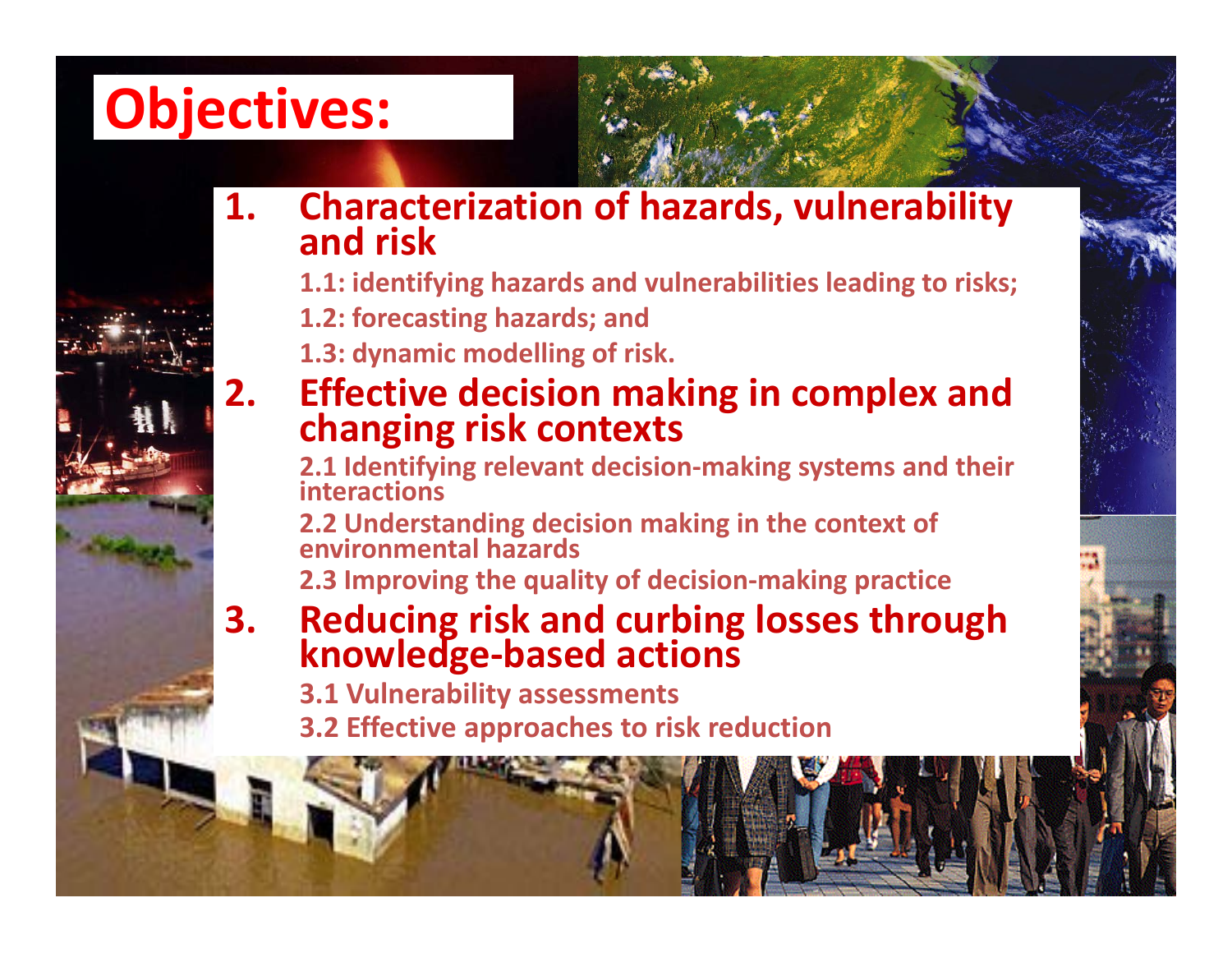## **Cross‐Cutting Themes**

#### **1.Capacity building**

- **1.Mapping capacity for disaster reduction**
- **2. Building self‐sustaining capacity at various levels for different hazards**
- **3.Establishing continuity in capacity building**
- **2.Case studies and demonstration projects**
- **3. Assessment, data management and monitoring**
	- **1. Guidelines for consistent data management and assessments of risk, hazards and disasters**
	- **2. Applying local assessments globally and global assessments locally**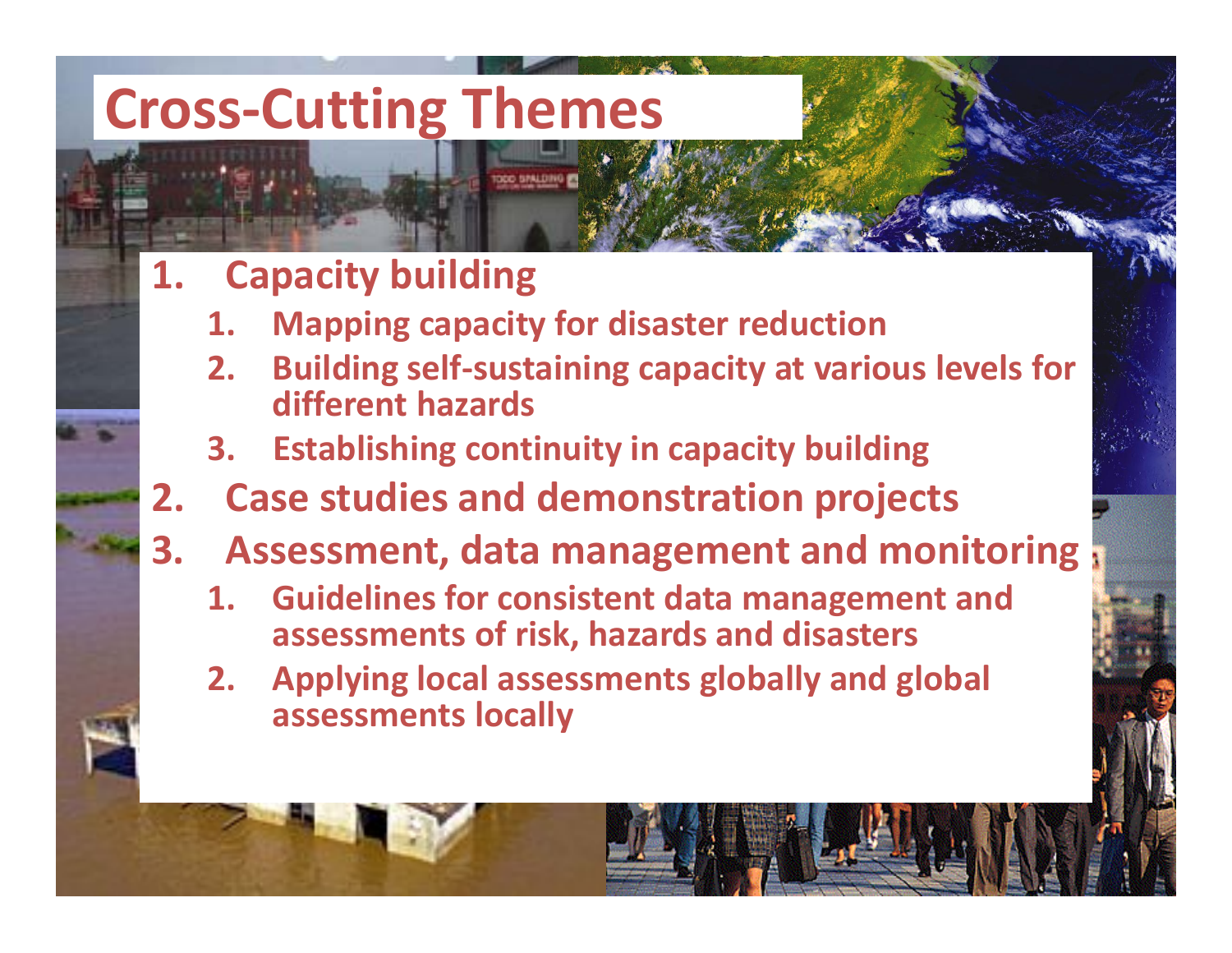

**Figure 1. How the IRDR research projects, case studies and other activities would** contribute across the research objectives.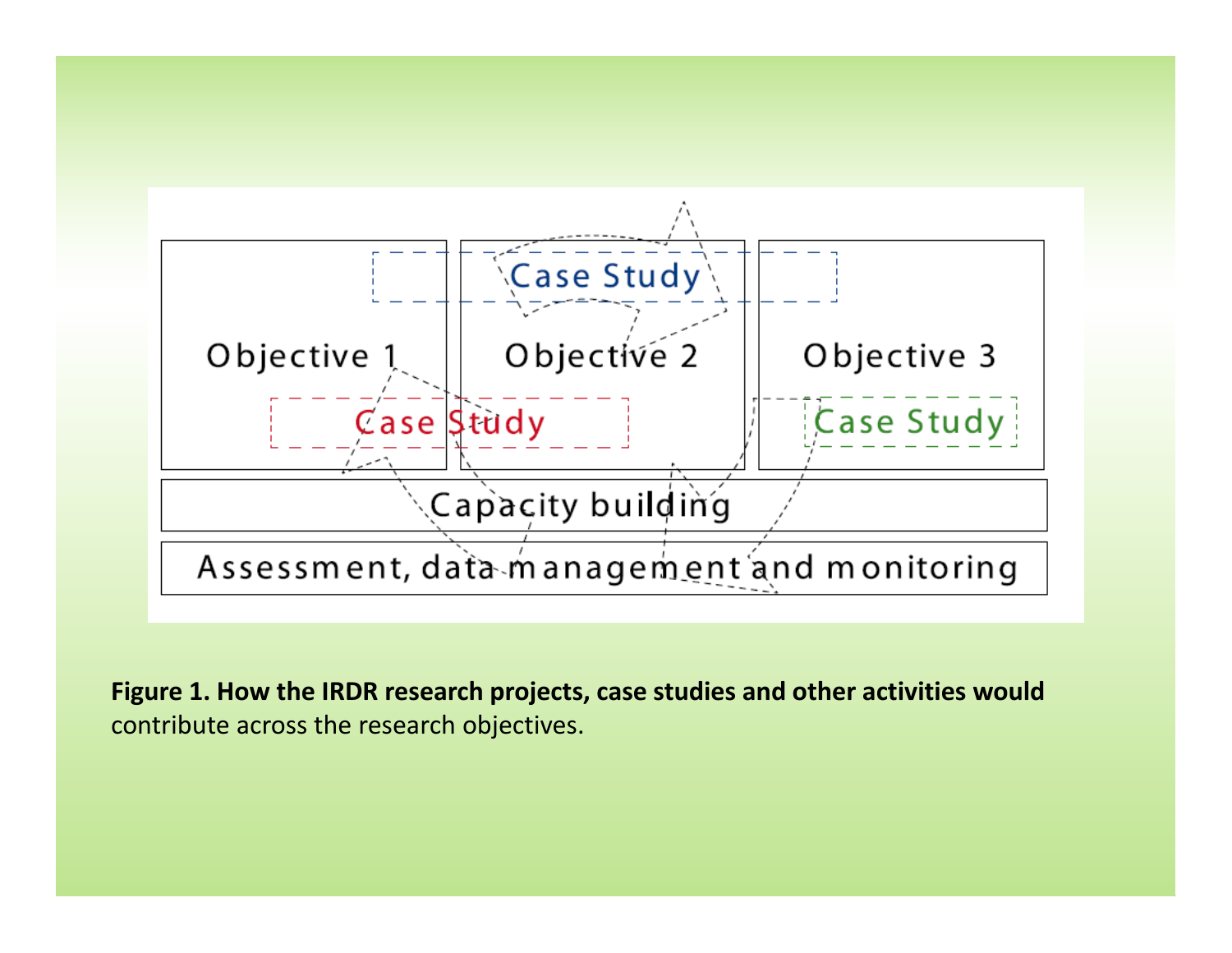

#### **Figure 4. Proposed schematic structure for the IRDR Programme**